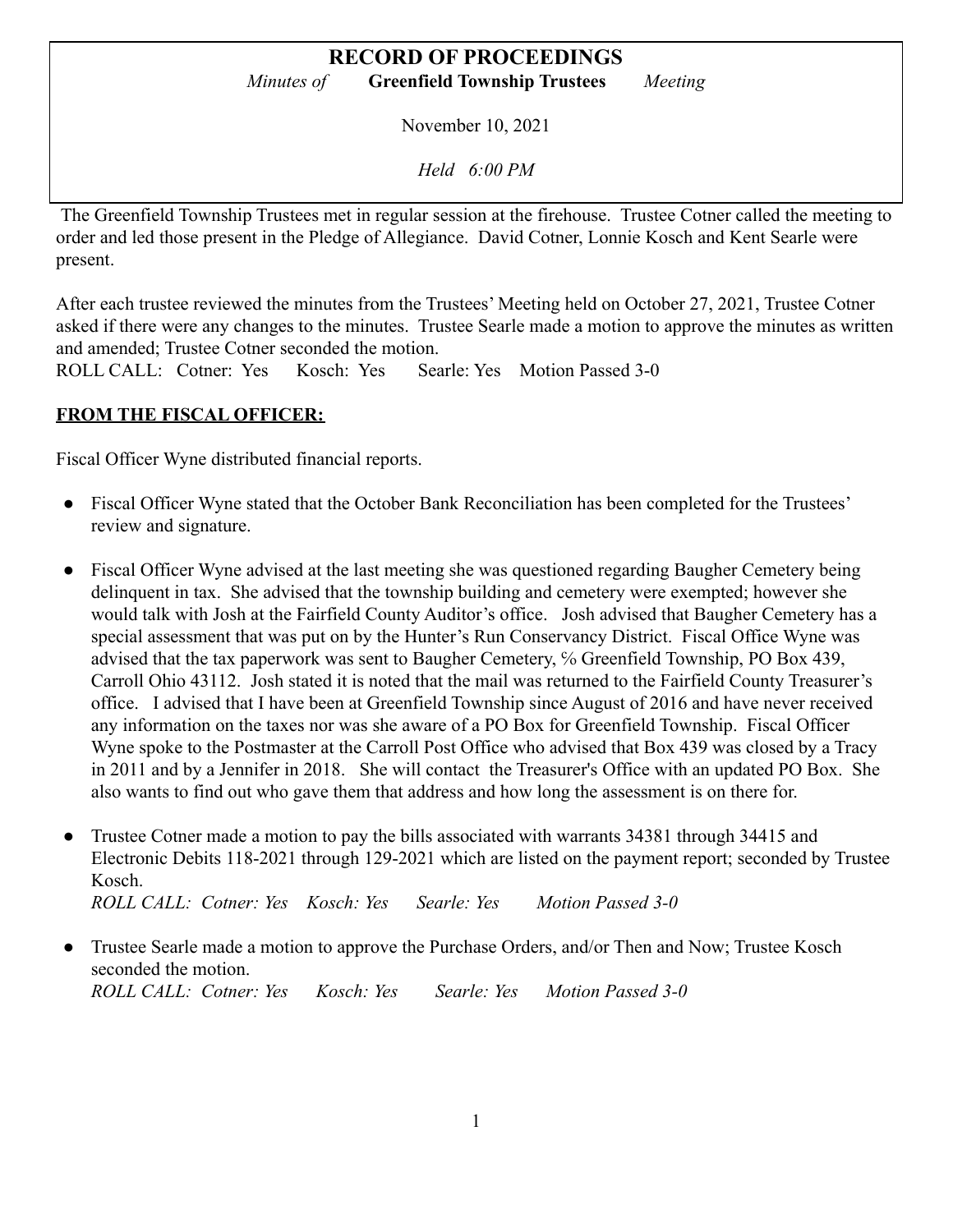# **RECORD OF PROCEEDINGS**

*Minutes of* **Greenfield Township Trustees** *Meeting*

November 10, 2021

*Held 6:00 PM*

Trustee Cotner made a motion to approve Resolution 2021 11 10 01 for the following transfers of funds:

\$9,600.00 from fund 2191-220-190-0011to fund 2191-220-221-0000

Trustee Searle seconded the motion. *ROLL CALL: Cotner: Yes Kosch: Yes Searle: Yes Motion Passed 3-0*

- Fiscal Officer Wyne stated that the Fairfield County Township Association Meeting is November 13, 2021 at 6:00 p.m. at the AAA Building - Lancaster Fairgrounds. Trustee Kosch stated he would plan to attend.
- Fiscal Officer Wyne stated that she is going to be meeting with Brian Carter regarding township investments with 5/3 between now and the middle of December, and was wondering if any of the Trustees were interested in attending; and if so, they should send her their schedule of availability by Friday, November 12.

#### **PUBLIC**

● **Carroll Community Festival 2022 - Potential Fireworks Location**: June Queen presented information regarding fireworks potentially being held at the Carroll Community Festival in August 2022. The Festival Committee met with Hamburg Fireworks to get a cost, and now they are looking for a location for the fireworks. The committee also met with Shawn Haughn, Superintendent of Bloom Carroll Schools, to consider using school property. This would be an additional cost of \$1,000, and also some logistical issues to be considered. The committee also discussed using the Greenfield Township Office property. Discussion continued regarding the township property location, logistics, and liability issues for the township. It was determined that a meeting will be scheduled with Hamburg Fireworks, with Fiscal Officer Wyne, Chief Smith and June Queen attending; anyone else wishing to attend may do so. This will be held at the township office so Hamburg can see the location being considered for the fireworks. Fiscal Officer Wyne advised once a meeting with Hamburg Fireworks occurs she will contact OTARMA for their recommendations.

**ZONING DEPARTMENT:** Zoning Inspector Barbee reported on the following items:

- **New Permits with Dollar Amounts**: An updated list was distributed for review. She will be asking the prosecutor's office about posting this on the website. Other townships do not have this information posted.
- **● Zoning Software:** She found out from talking to other townships, as well as attending a recent OTA training, that the IWorks software is what is generally used. This is what Greenfield Township currently has. It is cloud-based, which is an advantage. She'll look into it further as time allows.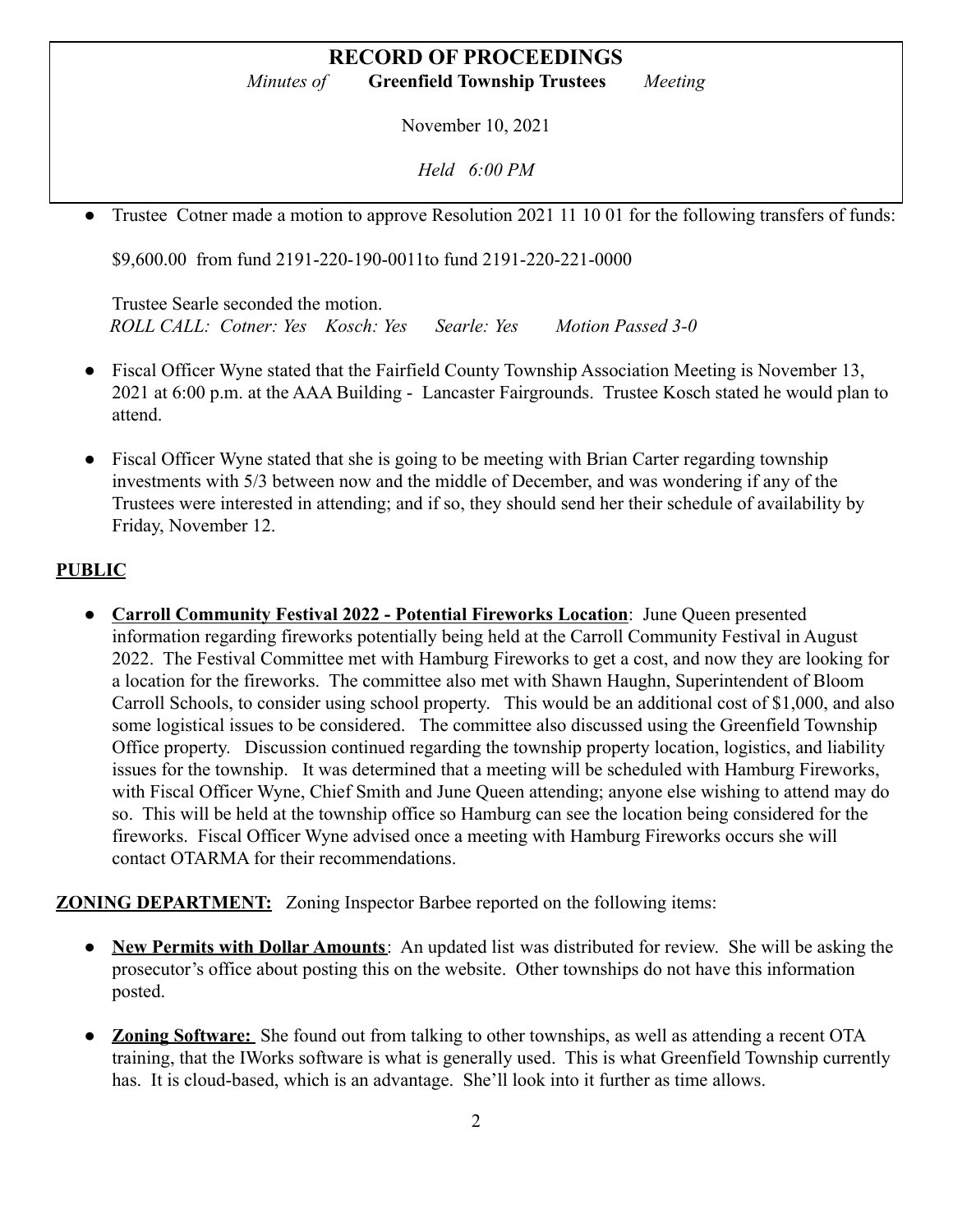November 10, 2021

*Held 6:00 PM*

- **Zoning Fee Schedule:** There have been questions on solar panels on residential houses, as well as cell phone tower modifications. A flat fee of \$150 was charged, but the check has not been collected yet (Bloom has the same practice). She is most concerned with receiving the paperwork on these fees. There is nothing in the zoning code currently regarding residential solar panels. It could become more of a concern in the future if land is being purchased for solar panel fields. Discussion continued regarding having more flat fees for zoning permits. There is a box on the current form for "miscellaneous" fee
- **RPC Recommendations Auman Landscaping**: This information was distributed. Fiscal Officer Wyne confirmed that the information received in the office had been sent to all Trustees and Caitlin.
- **Magnetic Sign for Zoning Inspector Vehicle**: She shared the sign design for her vehicle when she is on official business. Two of the magnetic signs will cost \$45; these have not been ordered yet.

Trustee Searle inquired about the flat fee charge for the towers and panels. Zoning Inspector Barbee noted the zoning application does not marry up with the fee schedule, although there is a "miscellaneous structure" box on the application. She has not received the check for either the tower maintenance or solar panels. After further discussion, Trustee Cotner made a motion to approve a \$150 fee for miscellaneous structure - cell towers and solar panels. Seconded by Trustee Searle

*ROLL CALL: Cotner: Yes Kosch: Yes Searle: Yes Motion Passed 3-0*

Trustee Cotner raised the issue of sending additional items to the Zoning Commission for their review and actions, including solar panel fields Also, anyone building without a permit can be charged up to four times the amount of the necessary permit.

Additional discussion continued regarding wind turbines and wind energy conversion systems. General consensus was that a moratorium could be enacted to keep them from being built in the township.

- **● Zoning Enforcement and Violations:** Zoning Inspector Barbee reviewed the basic information the Board already had on file concerning 2185 Rolling Hills Street - storage units built and owned by Walter Beatty. Lengthy discussion was held concerning the facts of the issue. At this point, the prosecutor's office recommends sending Mr. Beatty a letter of violation, and notifying him to pay the appropriate fees. She will copy the Board on this letter.
- **Lines Property:** Zoning Inspector Barbee noted they do not currently have a conditional use on the property. The Zoning Commission had voted no, and told him to file a conditional use permit, which was not done. She confirmed a letter will be sent to Mr. Lines.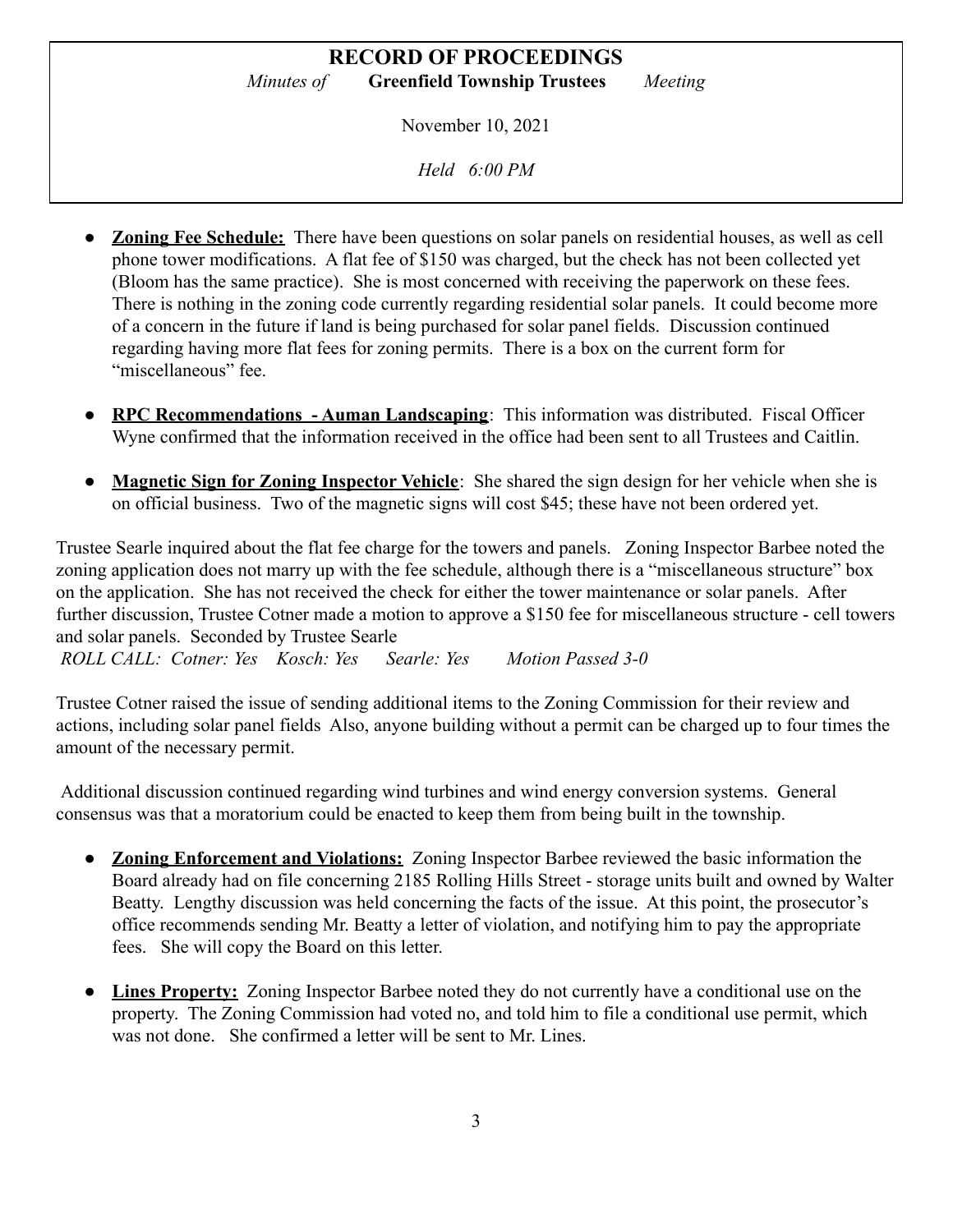November 10, 2021

*Held 6:00 PM*

- **Board of Zoning Appeals Membership:** There are currently seven members on the roster, however, two of them have not attended for several months: John Reef and John Starner. It was determined both would need to resign before any new members can be added. Trustee Cotner stated he could call John Starner. Fiscal Officer Wyne asked if the Board wanted her to get in touch with John Reef? Trustee Searle stated that there is a due process to remove individuals and Wyne confirmed that a hearing has to be held. Trustee Kosch noted he is aware of someone who is interested in serving, and Zoning Inspector Barbee also has been contacted by someone who would like to serve on the Board. Both of these gentlemen would need to send a letter expressing their interest in serving on the Board.
- **<u>Zoning Commission Names:</u>** Zoning Inspector Barbee has been contacted by a realtor/developer who is interested in rezoning a property to PUD, and has asked for the names of those on the Zoning Commission. The Board agreed the names should not be released. If this person submits a formal records request, it can be dealt with through that channel.

Trustee Cotner also noted that the Zoning Inspector is not required to answer questions from realtors about how properties are zoned. They should be referred to the Fairfield County Auditor's Office.

Lt. Reaves also presented an issue with a property on Election House Road with potential violations. He will reach out to consult with Zoning Inspector Barbee concerning the zoning for that property.

**ROAD AND CEMETERY**: Road Supervisor Tom Shafer noted the following items:

- **IT Concerns:** Tom reported IT Consultant Bill Cipparone was installing some programs on his new computer. Tom suggested the county GIS program should also be installed on Zoning Inspector Barbee's computer to assist with zoning work. Tom said he's tried Google Earth; however, it doesn't give addresses or track lines. Tom stated the county may need to be involved to get a program installed; Bill is investigating this possibility.
- **● Cemetery Fee Increase:** Tom raised the issue of the increase in cemetery fees that was discussed in the spring; however, at that time, no decision was made/no vote taken. The fees were determined at that time (special meeting); however, the schedule was not drawn up for approval. Tom now has the new fee schedule ready to be approved. It was determined Tom will make copies of the new fee schedule for review, and provide this to the trustees for approval at the next meeting.
- **Water Issue**: Tom reported a water issue caused by a leaking iron filter. After the system was originally installed, the first filter (two years old) sprung a leak at the neck and leaked all over the shop floor. The company came back and replaced the tank. Tom has contacted three companies about the current issue; one was the installer of the original system; however, they had not responded until today, and he had already spoken with two other companies: McBride and Saltworks. McBride wants to replace the entire system so everything matches, at a cost of \$4,400. Saltworks (Kenny Little) came to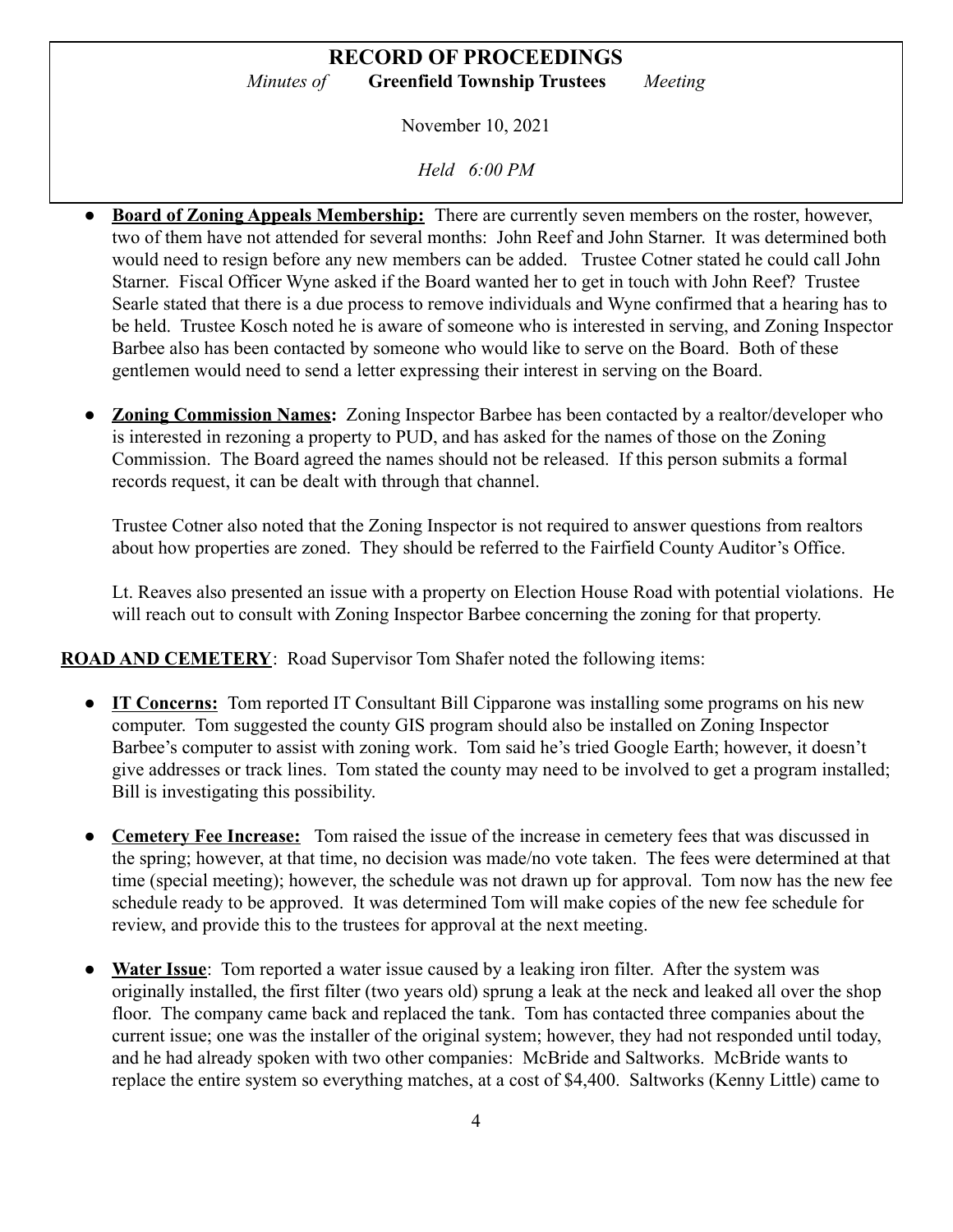November 10, 2021

*Held 6:00 PM*

investigate last Friday. He disassembled the tank from the unit and found three hairline cracks at the top of the fireberglass neck which he cannot fix. He gave a quote of \$1,495 to replace only the tank, which he has available. Trustee Searle made a motion to have Saltworks replace the tank, up to \$2,600. Trustee Cotner seconded the motion.

*ROLL CALL: Cotner: Yes Kosch: Yes Searle: Yes Motion Passed 3-0*

- **Cemetery Mower Replacement:** Tom reported he has requested quotes to replace the cemetery mower for next year, and all are in the \$14,000 range. This includes Kubota, John Deere and Ferris models. The trade-in for the old mower is estimated at \$2,000-\$2,500 range. This would mean the new mower would be in the \$12,000 range. Discussion continued regarding what funds are available at this point in the year in the budget, and funds that may need to be moved (approval for increase would need to be sought with the Auditor's Office). Fiscal Officer Wyne reminded the Board the current budget ends December 31, 2021. She also advised that nowhere during the process of her doing the estimated budget for 2022 was it brought to her attention for a new mower and advised pre planning would help. She asked if she missed something as she doesn't believe there have been a lot of repairs to the mower. Tom advised not yet just mainly belts. He advised that the mower has 1200 hours and is about 5 years old. Trustee Searle also stated that it is a big hit for the cemetery budget every five years since it does not generate money. Fiscal Officer Wyne stated somewhere down the road the Township is going to have to think about putting a levy on for upkeep of cemeteries.
- **Victor Road/Kull Road Improvements:** Tom reported he has established an estimate of \$50,000 for these improvements which were discussed at the last meeting. This includes the microsurfacing and repair of the joints; this estimate does not include preparation of the surfaces; Greenfield will chip seal ahead of the microsurfacing. A portion of the funds will come out of fund 2192 - road and maintenance. Tom stated he is working with Bruce Weir of Asphalt Materials to determine the needs for this project.
- **● Foundations/Cemetery/Road Work:** Trustee Searle asked about the status of the foundations which were not poured in October. He did note that Tom was out for three weeks in October due to illness. Tom stated the foundations are being dug at this time. Trustee Searle expressed his concern regarding training for Jeff Bondurant, full-time Road Department employee, to include the cemetery program, and any other duties that need to be completed, should Tom be absent. This could include a supervisory wage, if and when these duties need to be completed. Tom noted that Jeff had built all the frames for the footers that needed to be poured, and they were ready to go. Additional concerns were expressed regarding the need for Jeff to learn the computer programs and the phone system in order to complete the Road and Cemetery duties in Tom's absence. Trustee Searle noted the winter season would be a good time to conduct the training.

Trustee Kosch inquired about Jeff's cell phone which needs to be returned to the township so the Zoning Inspector can begin using it. It was noted the telephone number will be changed before the Zoning Inspector receives it. Tom said he would get with Jeff to get the phone returned on Friday.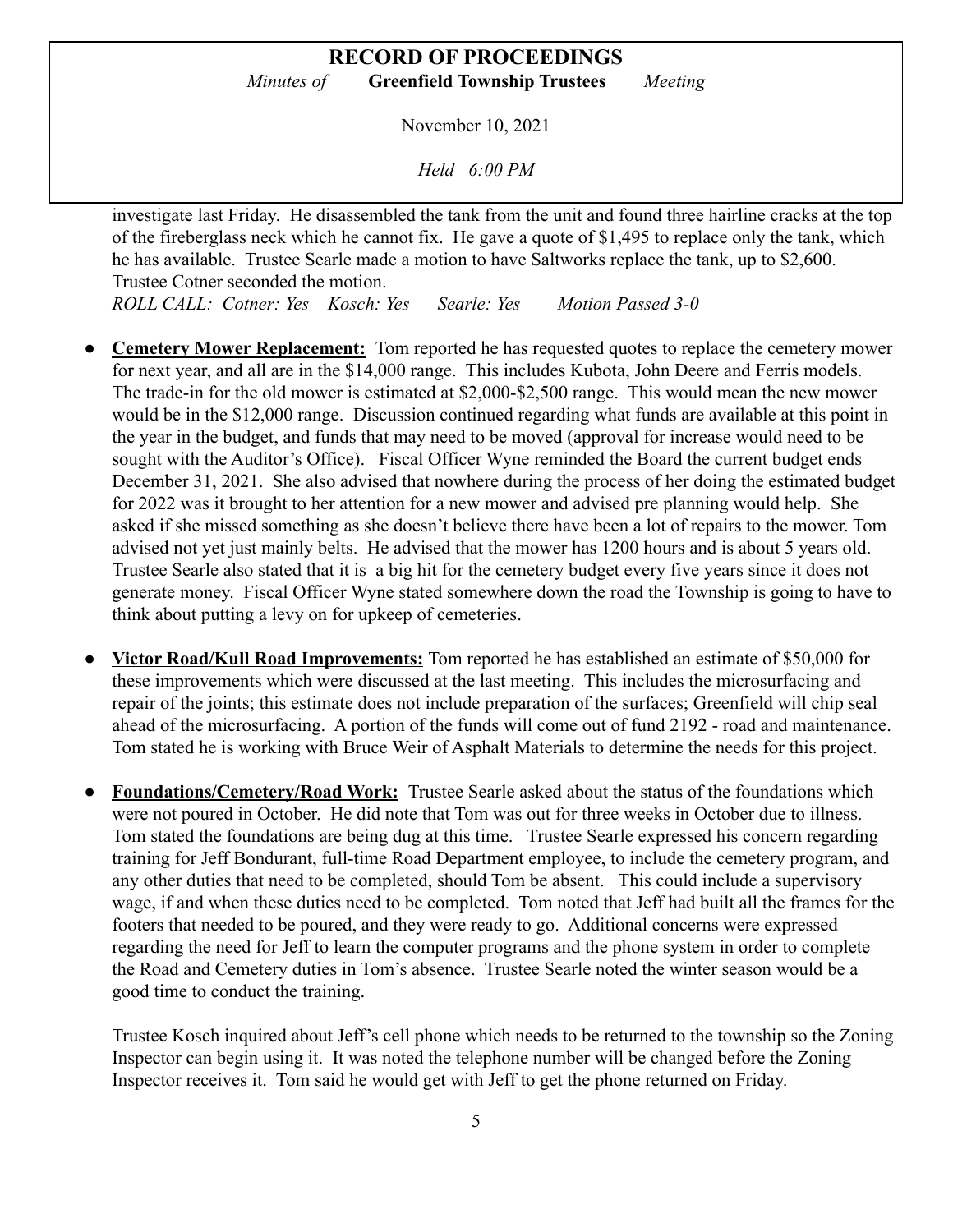November 10, 2021

*Held 6:00 PM*

Trustee Kosch also raised the issue of a potential additional part-time employee, Tom Belcher. He has a CDL license, and could work and drive as needed, starting in February 2022. Trustee Kosch had also contacted the school to get information on potential high school students who could work in the summer; he is waiting on a return call. He also raised the issue of hiring either a seasonal employee, or another full-time employee. Fiscal Officer Wyne suggested a planning meeting needs to be held ahead of the next budget deadline in order to plan for all of these potential needs.

She also inquired about Doug Shaw's employment status, as he has not worked for the last few months and is still on payroll. Tom stated he would contact him to find out his intentions with working over the coming months.

Fiscal Officer Wyne also asked Tom for the invoice for Liberty Township so the payment can be processed. She also confirmed that the contract had been received from Liberty Township.

Trustee Kosch also raised the issue of gathering information on some of the subdivisions for needed road repairs in the next year.

**FIRE DEPARTMENT:** Chief Smith reported on the following items:

**New Part-Time Firefighter:** A new firefighter was interviewed, and Chief Smith asked for a motion to hire Jack Schumacher, upon receipt of a successfully completed background check and physical. He will be paid at a rate of \$12.50/hour as a paramedic. Trustee Searle made a motion to hire Jack Schumacher upon receipt of successful background check and physical. Trustee Cotner seconded the motion.

*ROLL CALL: Cotner: Yes Kosch: Yes Searle: Yes Motion Passed 3-0*

**Meeting with County Grant Writers:** Chief Smith reported he will meet with the county grant writers on Friday. At the meeting he recently attended, they focused on federal and state grant information, as well as some local grants, and all of this will be available to the whole township, including roads and fire department.

#### **Community Activities:**

- CPR Training at Shalom church on Saturday, November 13, 2021
- Lancaster Holiday Parade on Saturday, November 20, 2021
- Next week ISO Meeting which will hopefully lower rates for homeowners.. This includes checking hydrants,inspections, trucks, training, etc., and then the department will be rated. Lt. Reaves noted approximately 90% of the paperwork is done. Some statistics and software still need to be pulled. The current rating is a five.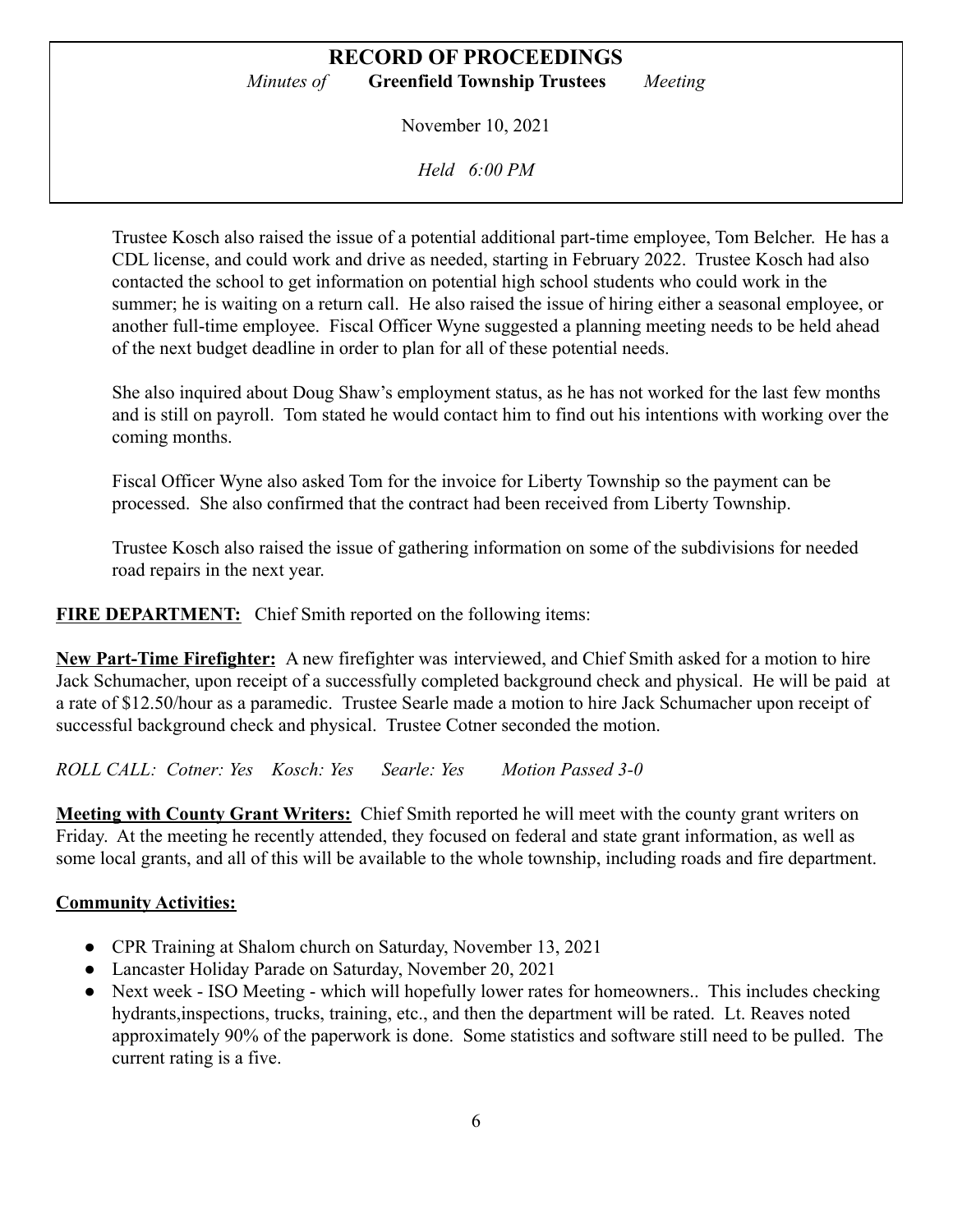November 10, 2021

*Held 6:00 PM*

## **FROM THE TRUSTEES:**

- **Potential Purchase of New Medic with ARP Funds**: Trustee Searle raised the issue of some Fairfield county fire departments being able to purchase a new medic with ARP funds. Chief Smith noted GTFD's second medic is 20 years old. Due to COVID restrictions, as well as the availability of parts for the older medics, the county prosecutor's office has been able to justify using ARP funds to purchase new medics. It was also noted that it takes approximately 18-24 months to build a new medic once it is purchased. Chief Smith noted the average price is in the \$230 to \$250,000 range. He also stated a new medic is a benefit to the community, with 90 percent of the runs being medic runs. Discussion continued regarding additional monies being available in the ARP funds, as well as additional grant money. This money would also be available to the Road Department. The grant writing group would determine the need and find the available grant monies, and then write the grants. Chief Smith confirmed a letter of justification from the prosecutor's office would be obtained if the purchase of a medic was approved.
- **Fuel Card Account Policy:** Trustee Searle stated he had discussed the draft policy with Chief Smith, Fiscal Officer Wyne and Road Superintendent Shafer, and all were in agreement that the policy would work for them. He noted one change for the Road Department, which would involve keeping two separate logs, one for gasoline and one for diesel fuel; Tom was in agreement with this.

Trustee Searle made a motion to accept the "Fuel Inventory Usage and Fuel Card Account" policy; Trustee Cotner seconded the motion. *ROLL CALL: Cotner: Yes Kosch: Yes Searle: Yes. Motion Passed 3-0*

Fiscal Officer Wyne confirmed she would print the policy on the Greenfield Township letterhead from the Word document sent by Trustee Searle.

She also noted she would set up an account so that the fuel bill can be paid on-line to avoid potential late fees being charged on this account. She advised that Township has not been charged late fees for fuel but she is aware other townships have and the fees are not pretty.

Trustee Searle stated he noticed a couple late fees recently and Chief Smith explained that they were for Local Waste trash bills since the department did not receive their monthly invoices. Chief Smith is going to contact them to see if those late fees can be credited. Fiscal Officer Wyne also noted the Local Waste bill could be paid on-line to avoid late fees.